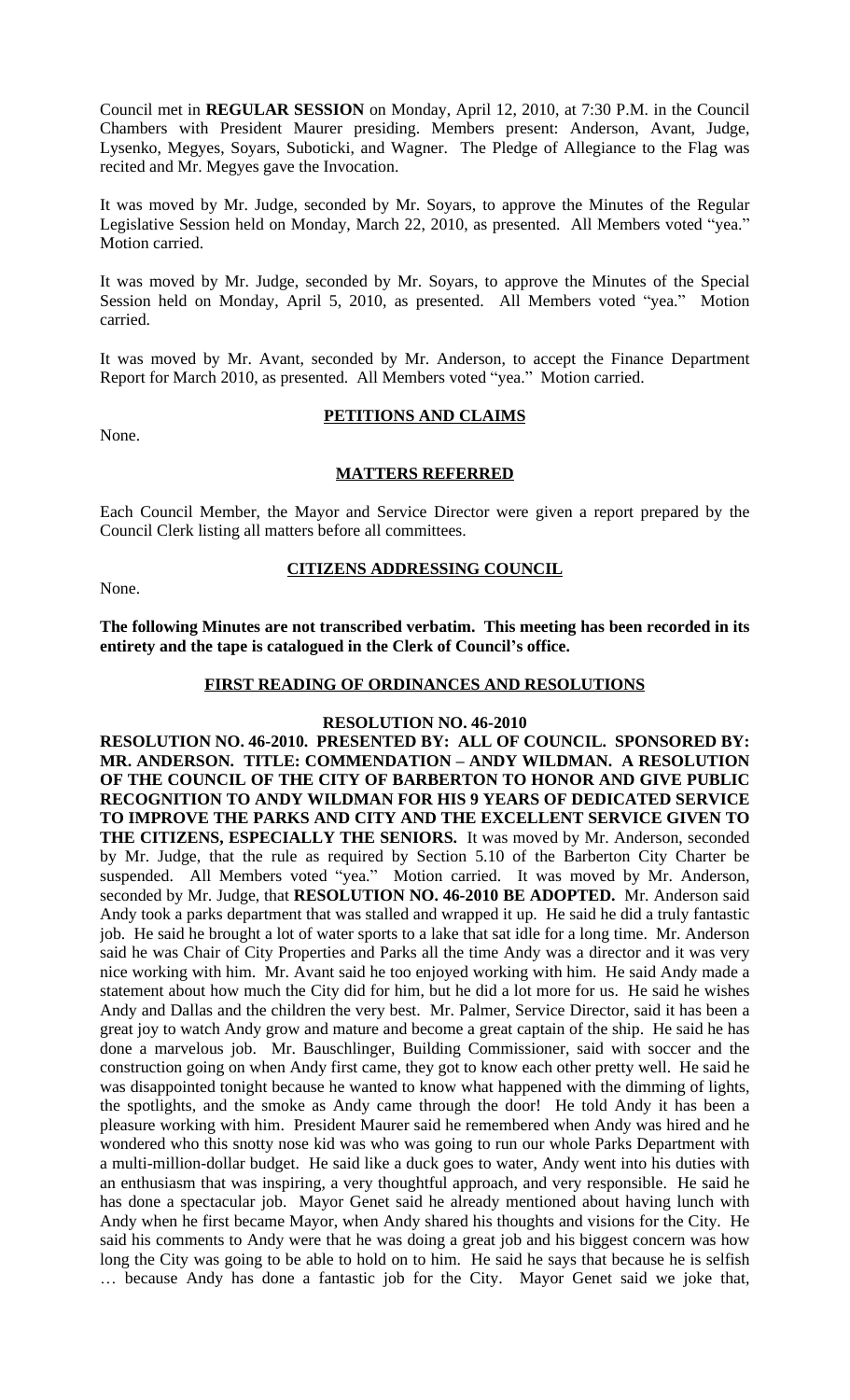"Everyone loves Andy," and the truth is, everyone *does* love Andy! He said whenever there was problem, Andy never fretted -- he always came up with solutions. He said even when there was no problem, he still sought out better ways to do things. He said Andy's energy level -- he would like it to be passed on to the person to follow him. Mayor Genet said in addition to losing a great Parks Director, the City is losing a great family and a great teacher. He said he wishes the family the best and he is sure Andy will do well. President Maurer called for the vote on adoption. All Members voted "yea." Motion carried. It was moved by Mr. Anderson, seconded by Mr. Judge, to recess in order to give Mr. Wildman his resolution. All Members voted "yea." Motion carried.

Recessed: 7:45 p.m. Reconvened: 7:48 p.m.

Mr. Wildman said he would keep this short because the longer he speaks, the greater the chance of getting emotional and Mr. Vinay would mock him tomorrow! He said he learned so much from everyone. He said the City has been great to him, and his family will cherish their experiences here forever. He said he also wants to thank his Staff, the amazing people he will miss working with every day. He said he knows they will do a great job in his absence. He said this resolution means so much to him and his family.

#### **ORDINANCE NO. 47-2010**

**ORDINANCE NO. 47-2010. PRESENTED BY: MR. SOYARS. TITLE: WEAPONS TRADE. AN ORDINANCE AUTHORIZING THE DIRECTOR OF PUBLIC SAFETY TO TRADE TWENTY-THREE (23) MISCELLANEOUS WEAPONS TO VANCE'S LAW ENFORCEMENT SUPPLY CO. FOR A CREDIT OF \$2,585 TO BE USED TOWARDS THE PURCHASE OF AMMUNITION AND OTHER EQUIPMENT NEEDED BY THE POLICE DEPARTMENT, AND DECLARING AN EMERGENCY.** It was moved by Mr. Soyars, seconded by Mr. Megyes, that the rule as required by Section 5.10 of the Barberton City Charter be suspended. All Members voted "yea." Motion carried. It was moved by Mr. Soyars, seconded by Mr. Megyes, that **ORDINANCE NO. 47-2010 BE ADOPTED.** Mr. Avant said he read an article concerning a police department that destroyed all their weapons so they would not get in the hands of the wrong people, which is happening a lot today. He asked what this company does with all the weapons they receive. Mr. Todd said they are re-sold. He said the original request was for the disposal of weapons that were confiscated in criminal matters, but he told the Chief they could not accept that. He said those weapons were set aside. Mr. Todd said these weapons were originally purchased by the Police Department for police department use only. He said he agrees with Mr. Avant on that matter. Mr. Avant asked if these weapons would be sold to the public. Mr. Todd said they would. President Maurer called for the vote on adoption. Mr. Wagner, Mr. Anderson, Mr. Lysenko, Mr. Suboticki, Mr. Megyes, Mr. Soyars, and Mr. Judge voted "yea." Mr. Avant voted "nay." Motion carried.

#### **ORDINANCE NO. 48-2010**

**ORDINANCE NO. 48-2010. PRESENTED BY: MR. MEGYES. TITLE: ENTER INTO CONTRACT – EASTERN ROAD SANITARY SEWERS. AN ORDINANCE AUTHORIZING THE DIRECTOR OF PUBLIC SERVICE TO ENTER INTO A PROFESSIONAL SERVICES CONTRACT WITH BURGESS & NIPLE, IN THE AMOUNT OF \$39,000, FOR A PRELIMINARY ENGINEERING EVALUATION FOR SANITARY SEWERS ON EASTERN ROAD, AND DECLARING AN EMERGENCY.** It was moved by Mr. Megyes, seconded by Mr. Lysenko, that the rule as required by Section 5.10 of the Barberton City Charter be suspended. All Members voted "yea." Motion carried. It was moved by Mr. Megyes, seconded by Mr. Lysenko, that **ORDINANCE NO. 48-2010 BE ADOPTED.** Mr. Anderson said this is in his ward. He said they have some septics that are failing. He said he wanted to thank the Utilities Committee and Jim Stender for looking at the problem. Mr. Anderson said hopefully Burgess & Niple will get us the results soon and we can give some answers to the people concerned. He said the question is whether they will have to purchase new septic systems or if we will be able to get them on our sewers. President Maurer said some of these residents are running up against time limitations. Mr. Stender, Utilities Superintendent, said that is his understanding as well. He said he does not want to speak for the Health Department, but his view is that if we show good faith efforts, their position might be adjusted. President Maurer called upon Mrs. Kline to ask about the people who are attempting to come into compliance and are running out of time. Mrs. Kline, Health Commissioner, said they can always give an extension of time based on each individual case. She said they are not going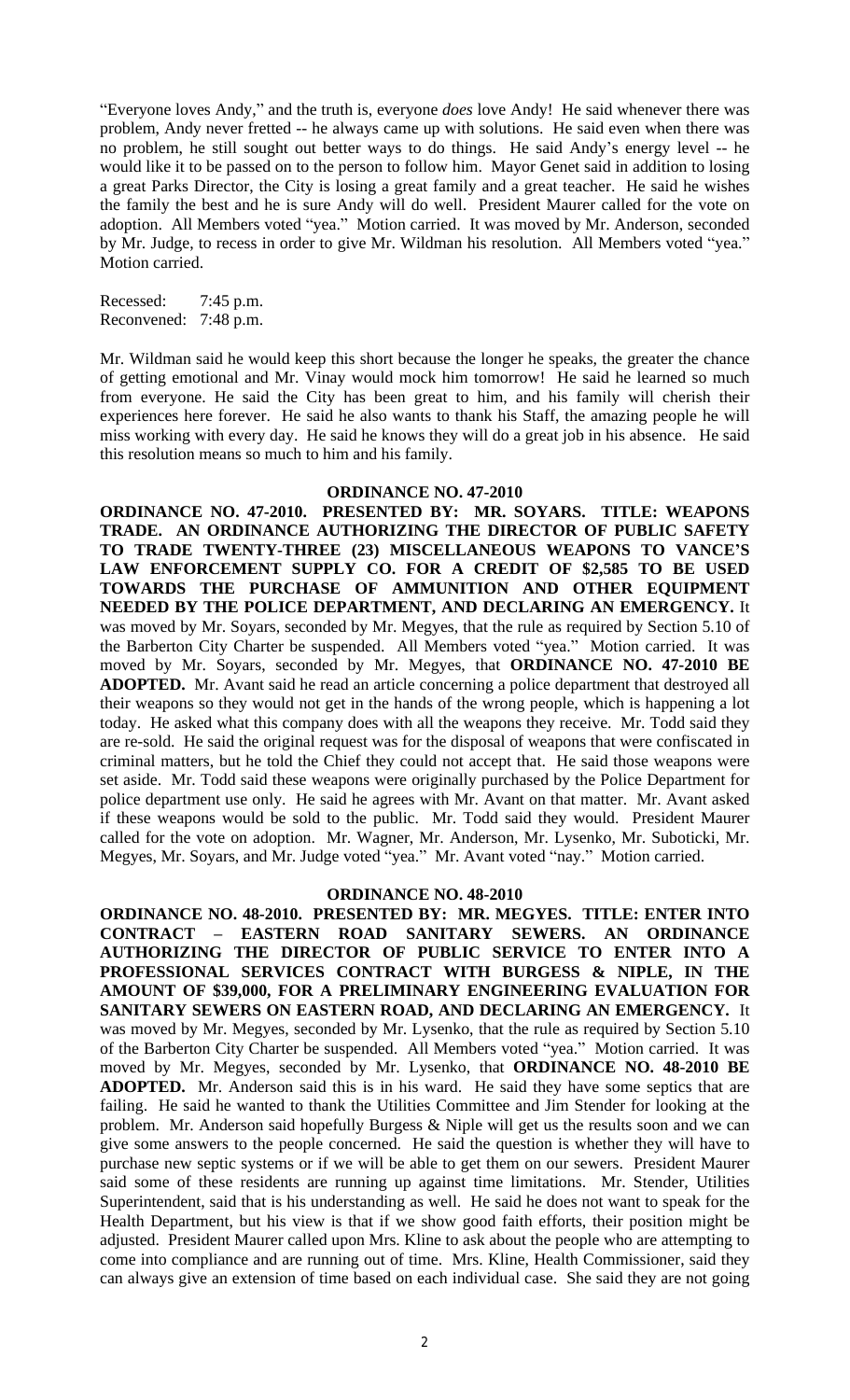to the Board of Health with a variance for financial hardship because, unfortunately, that is not a qualifier for a variance. She said she has already met with at least three individuals and they have worked out time extensions for them. She said once they see the results of this study, they will have a timeline put in place so they can make a good faith effort to abate the condition based upon the EPA standards. President Maurer called for the vote on adoption. All Members voted "yea." Motion carried.

#### **ORDINANCE NO. 49-2010**

**ORDINANCE NO. 49-2010. PRESENTED BY: MR. AVANT. TITLE: APPROPRIATION – 15TH STREET BRIDGE RECONSTRUCTION PROJECT. AN ORDINANCE APPROPRIATING \$392,960 FROM THE UNAPPROPRIATED ITEM OF THE INFRASTRUCTURE IMPROVEMENT RESERVE FUND TO THE INFRASTRUCTURE IMPROVEMENT RESERVE FUND CAPITAL BUDGET, FOR THE CITY'S SHARE OF THE 15TH STREET BRIDGE RECONSTRUCTION PROJECT, AND DECLARING AN EMERGENCY.** It was moved by Mr. Avant, seconded by Mr. Judge, that the rule as required by Section 5.10 of the Barberton City Charter be suspended. All Members voted "yea." Motion carried. It was moved by Mr. Avant, seconded by Mr. Judge, that **ORDINANCE NO. 49-2010 BE ADOPTED.** All Members voted "yea." Motion carried.

#### **ORDINANCE NO. 50-2010**

**ORDINANCE NO. 50-2010. PRESENTED BY: MR. AVANT. TITLE: AUTHORIZE PAYMENT – UTILITIES – WWTP IMPROVEMENT PROJECT. AN ORDINANCE AUTHORIZING THE DIRECTOR OF FINANCE TO PAY AN INVOICE TO THE OHIO WATER DEVELOPMENT AUTHORITY, IN THE AMOUNT OF \$8,501, FOR EXPENSES ASSOCIATED WITH THE LOAN FOR THE WWTP IMPROVEMENT PROJECT, AND DECLARING AN EMERGENCY.** It was moved by Mr. Avant, seconded by Mr. Megyes, that the rule as required by Section 5.10 of the Barberton City Charter be suspended. All Members voted "yea." Motion carried. It was moved by Mr. Avant, seconded by Mr. Megyes, that **ORDINANCE NO. 50-2010 BE ADOPTED.** All Members voted "yea." Motion carried.

#### **ORDINANCE NO. 51-2010**

**ORDINANCE NO. 51-2010. PRESENTED BY: MR. AVANT. TITLE: AUTHORIZE PAYMENT – UTILITIES – KENMORE CONSTRUCTION COMPANY. AN ORDINANCE AUTHORIZING THE DIRECTOR OF FINANCE TO PAY AN INVOICE TO KENMORE CONSTRUCTION COMPANY, IN THE AMOUNT OF \$23,334.46, FOR EMERGENCY REPAIRS OF THE SANITARY SEWER ON WEST TUSCARAWAS AVENUE IN DECEMBER 2009, AND DECLARING AN EMERGENCY.** It was moved by Mr. Avant, seconded by Mr. Megyes, that the rule as required by Section 5.10 of the Barberton City Charter be suspended. All Members voted "yea." Motion carried. It was moved by Mr. Avant, seconded by Mr. Megyes, that **ORDINANCE NO. 51-2010 BE ADOPTED.** All Members voted "yea." Motion carried.

#### **SECOND READING OF ORDINANCES AND RESOLUTIONS**

## **RESOLUTION NO. 33-2010**

**RESOLUTION NO. 33-2010. PRESENTED BY: ALL OF COUNCIL. CO-SPONSORED BY: MR. MAURER AND MR. WAGNER. TITLE: COMMENDATION – DAVID ALEXANDER STAVARZ. A RESOLUTION OF THE COUNCIL OF THE CITY OF BARBERTON TO HONOR AND GIVE PUBLIC RECOGNITION TO DAVID ALEXANDER STAVARZ FOR THE DETERMINATION AND COMMITMENT HE DEMONSTRATED TO BECOME AN EAGLE SCOUT.** 

*First Reading – March 22, 2010. Second Reading – April 12, 2010.*

### **THIRD READING OF ORDINANCES AND RESOLUTIONS**

## **ORDINANCE NO. 30-2010**

**ORDINANCE NO. 30-2010. PRESENTED BY: MR. WAGNER. TITLE: CANCELLATION OF CONTRACT – BARBERTON BOARD OF HEALTH / CITY OF**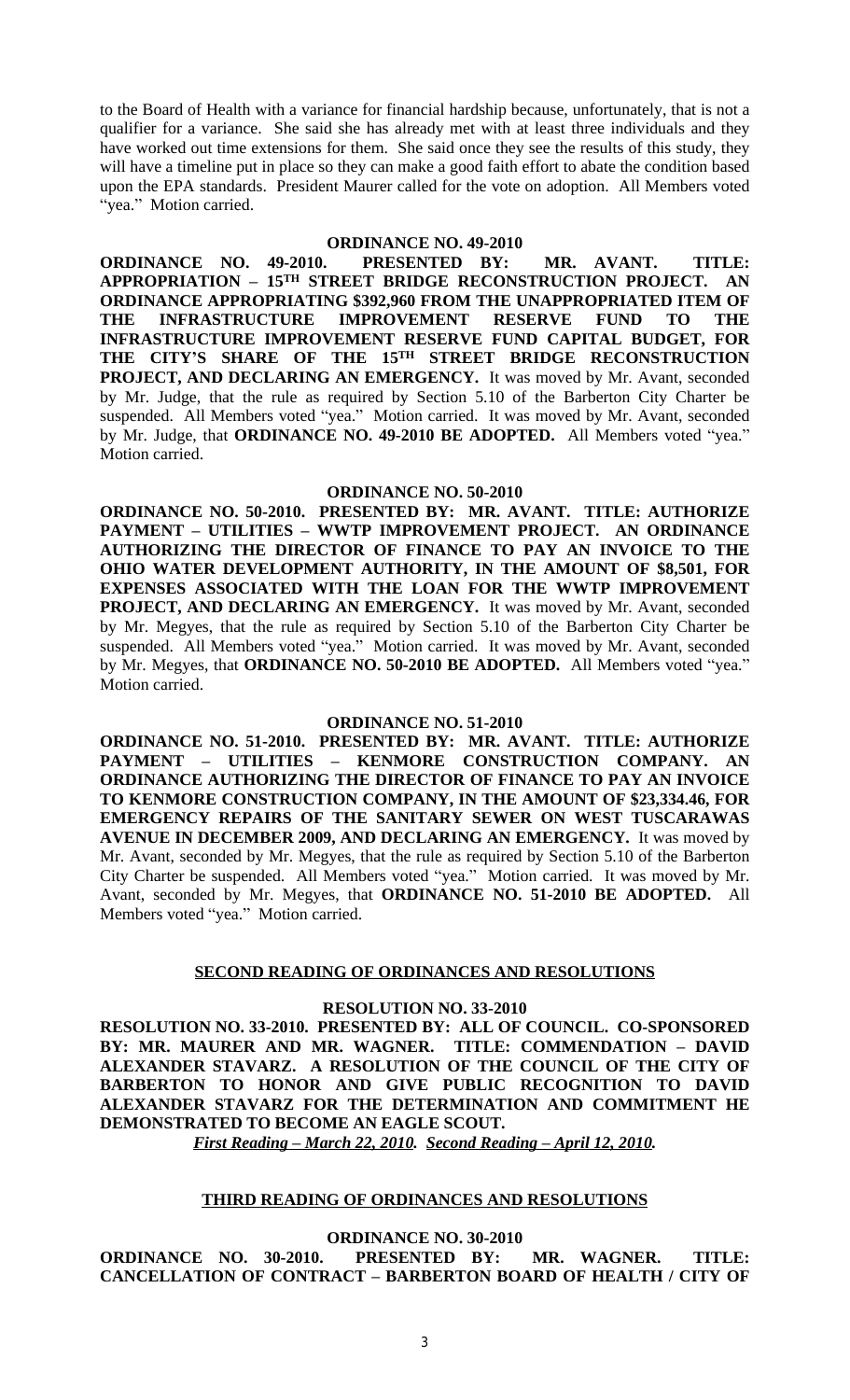## **BARBERTON. AN ORDINANCE AUTHORIZING THE MAYOR TO CANCEL THE CURRENT CONTRACT BETWEEN THE BARBERTON BOARD OF HEALTH AND THE CITY OF BARBERTON, AND DECLARING AN EMERGENCY.** *First Reading – March 8, 2010. Second Reading – March 22, 2010.*

*Third Reading – April 12, 2010.*

Mr. Wagner said he moves to lay Ordinance No. 30-2010 on the table because of pending litigation in Common Pleas Court, in Judge Stormer's Court, which will be addressed in the next fifteen days. President Maurer said it was moved by Mr. Wagner to table the ordinance for the next fifteen days. President Maurer called on Mr. Avant being the second on this legislation. Mr. Avant passed. President Maurer called for a second. Mr. Soyars seconded Mr. Wagner's motion. President Maurer said it was moved by Mr. Wagner, seconded by Mr. Soyars, to table Ordinance No. 30-2010 pending litigation, and he asked for any remarks. Mr. Avant said he was sorry to disagree with Mr. Wagner. He said with Mr. Wagner being new, this was kind of laid on him heavily. He said he does not see any reason why Council should not go ahead and vote on this. He said there are some time restraints -- not really restraints -- but there is a matter of time between this being voted on and it passes, to where it really cancels out in ninety days, then Judge Stormer's decision is another twenty days, and he thinks she has another ten days to make her personal opinion. Mr. Avant said cancelling this contract does not abolish the Barberton Board of Health. He said it is going to be up again in two years anyway. He said it is pretty much out of date based on today's circumstances, labor requirements, and requirements by the District perhaps. He said it can be reinstated with the same words or re-written as it probably should because we need a contract that really meets the financial situation/economic circumstances of today -- not ten years ago. Mr. Avant said that was set up when we had a lot of funds and there were hardly any questions as to bringing \$600,000 or \$700,000 to the Board of Health, but we do not have those funds now. He said we really need to approach it and look at it that way to get it started. He said it is a matter of getting it started any way. He said it has no effect on the current Barberton Health District and Summit County Health District status, the way he sees it. Mr. Avant said as far as he is concerned, we are still going to need a Board of Health. He said if we go with the County, we are still going to need a Board of Health to make decisions and to track and make sure the County is meeting our needs. He said that is what the Board of Health still can do. He said other communities that contract with the Board of Health do not have their own Board, but we are set up as a Charter; we are not going to change the Charter; the Charter is not going to change. Mr. Avant said we are still going to have a board with members, members that would make sure the County meets our needs. He said we will have one representative on the County. He said again, this contract does not lend to that. He said cancelling this contract does not lend to abolishing the District; it has no effect on the Charter as he sees it. Mr. Avant said it does not determine the Charter and the Board of Health structure. He said he thinks they are being prudent to keep a Board as the Charter says to do. He said there have been a lot of misconceptions with this lawsuit and he is really disappointed and really upset with the way Mr. Harrison wrote his last article, kind of indicating that cancelling this contract is going to abort the Board of Health, and he is especially upset when it comes to the point when his name is mentioned in these. He said sometimes he will say, "Okay, what the heck?" Mr. Avant said when Mr. Harrison absolutely lies about something, then he thinks it needs to be addressed. He said Mr. Harrison wrote: **The Board of Health has filed a lawsuit requesting the Court to require a vote of the people to amend the Charter.** Mr. Avant asked why the Board of Health is doing that. He said he does not think we are asking them to do that. He continued to read: **I personally went to the City several times asking them to put a charter amendment on the table for the people to vote on.** Mr. Avant asked, "Why?" He did not know why. He read: **They refused. Instead, Mr. Avant lead the passage of an ordinance to pursue the Mayor's merger. I just wanted to bring this to the table.** Mr. Avant said he did not pursue anything. He said a lot of people say … it is still up in the air what the people think -- if this is good or bad. He said even the Health Director mentioned at a ward meeting that she foresees it as a good idea to eventually become part of the County. He reads: **This forced the Board of Health to file the lawsuit, to have the people … .** Mr. Avant said to Mr. Harrison (in the gallery) that he had the lawsuit filed already. He said what he did had nothing to do with forcing the Board to file a lawsuit. He asked if Mr. Harrison filed another lawsuit against him? Mr. Avant said if he is going to mislead the public, there are some legalities … and maybe he should sue him for accusing him of causing a lawsuit between the City and the Board of Health. He said that is an absolute lie in his view and he thinks Mr. Harrison should be ashamed as a lawyer to print stuff like that in the paper. He said that is why he thinks this should be voted on tonight. He said we have plenty of time. Mr. Avant said we do not need three weeks; we do not need to put it back another three weeks. He said he apologizes to Mr. Wagner if he put him on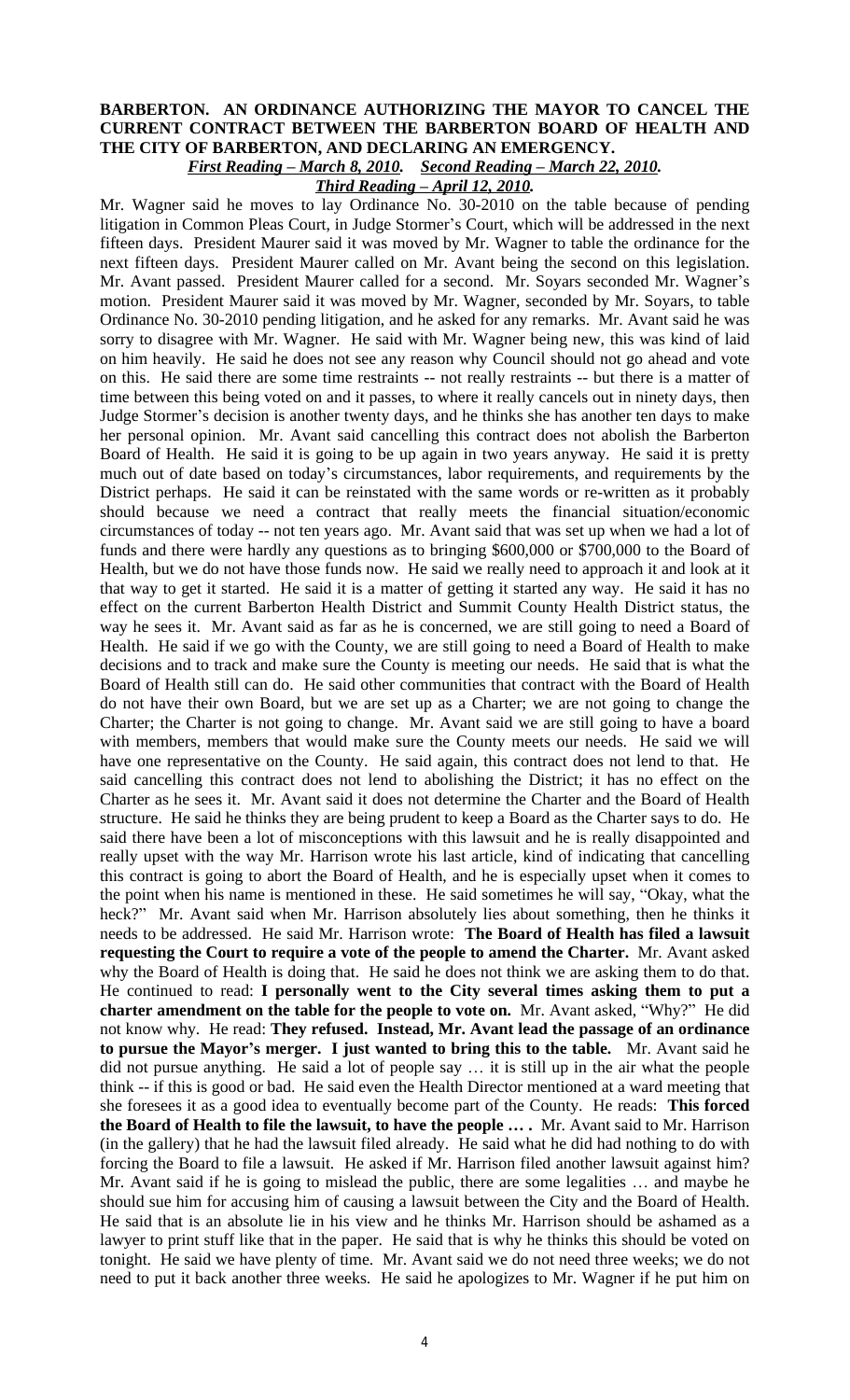the spot. Mr. Wagner said this issue started back in July of last year. He said he can not see what damage the next fifteen days might bring. He said he does not understand that. He said a judge is going to rule and he, as one, will abide by the decision of that judge. Mr. Wagner said he feels that she is a very good judge, a very fair judge, and he thinks she will put a lot in to making her decision. He said the way he calculated things was the fact that she gave both sides thirty days to file their briefs and then she informed both sides that she would take an additional up-to-ten days to make a determination after they filed their briefs. He said they may file their briefs a little earlier than that; she may make her decision a little earlier than that. He said what he is asking to do this evening is to buy a little bit of time. Mr. Wagner said he is asking for fifteen days to allow that judge to make a decision before we move forward with this. He said he thinks it drags Council into this lawsuit if we make a decision before the judge makes the right decision. He said he is certainly willing to give the judge that time. He said we could stand here and argue the merits all evening on what is right and what is wrong. Mr. Wagner said we had a lady who left our Health Department and he did a little inquiry into what happened. He said he has met with Gene Nixon several times as everyone has. He said he gave her a job and she worked, he guessed, for 89 days of her 90-day probation period, and he let her go. He said he did some research and he found that she was a good clerk here in Barberton, everybody liked her, and they said she did a great job. Mr. Wagner asked why he let her go after 89 days. He asked if that was something he was going to do for the rest of these people? He said there are so many unanswered questions. He asked if he was going to take all these people we have … our families? Mr. Wagner said these families are important to him. He said he thinks there are nineteen families involved here, families dependent upon the wages they earn working for the Health Department. He said he knows we are all in an economic struggle here in this city and he knows there is not a lot of money and he knows that the Health Department has tightened their belts over there. He said every other department has too. Mr. Wagner said to totally eliminate a department is wrong. He said he really believes that. He said he thinks the charter speaks for the Citizens of Barberton, Ohio; the charter is the voice of the people. He said if you want to change something, you amend the charter. Mr. Wagner said you just do not do away with a department. He said he thinks that is wrong, and that is his personal opinion. He said with that, he rests his case. He said he did call for the motion for this legislation to be tabled. Mr. Anderson said his understanding is that voting on this contract brings us one step closer to either voting "yes" or "no" on a merger. He said he does not disagree with Mr. Wagner's fifteen days, but if voting on this tonight brings us one step closer in the process of getting a contract before this Council in order to read it and either vote "yes" or "no" to move that process forward, then he is in favor of that. He asked if he is correct in what we are doing here tonight … moving the process forward after all this time. Mr. Wagner said he does not see why Mr. Nixon could not have provided a contract, or something similar to a contract, to show this Council much sooner than now. He said he does not know why he could not have put something together -- some guarantees -- that he would employ all these people. He asked what about their fringe benefits and their accrued vacation times and things of that nature? He asked how Mr. Nixon was going to treat all of those things. He asked if he was going to start all the people at the very bottom after they worked twenty-five years in the Barberton Health Department. Mr. Wagner said we have some pretty valuable people in this Health Department … some of the sanitarians, some of the people in solid waste. He said they have many years of experience. He asked if they were expected to start at the bottom … and we do not know that. He said he knows that we are going to look at a contract at some point down the line, but he thinks Mr. Nixon could have already provided something and he thinks he danced around a lot of issues. Mr. Wagner said that is his personal opinion. Mrs. Miller, Law Director, said Mr. Nixon did answer that question and she answered it too at the meeting. She said if those employees become employees of the County, under the Codified Ordinances of the County, that is how their benefits are determined and whether their vacations are transferred. Mr. Wagner asked about their salaries. Mrs. Miller said that has nothing to do with it. Mr. Wagner said that has a lot to do with it. Mrs. Miller said about vacation and sick leave and years of service credit -- that is all set forth in the codified ordinances. Mr. Wagner said question on the motion, Mr. President. Mayor Genet said he can appreciate Mr. Wagner's concern. He said he erred a little bit; he said it started in July and it actually started in February of last year. He said when Mr. Wagner and Mr. Lysenko came on board, this somewhat dropped in their laps. Mayor Genet said a year has passed. He said if you go back, for the council members that were here, Mr. Nixon sat here and said if we can make a decision, the chances are they can get a majority of employees. He said he was even referencing "all" at that time. He said he was not guaranteeing, but he was going to look at them all. Mayor Genet said as time went by, obviously things have changed … the economic climate has changed … and he cannot guarantee that he is going to take all employees. He said he is working on that; he is fighting for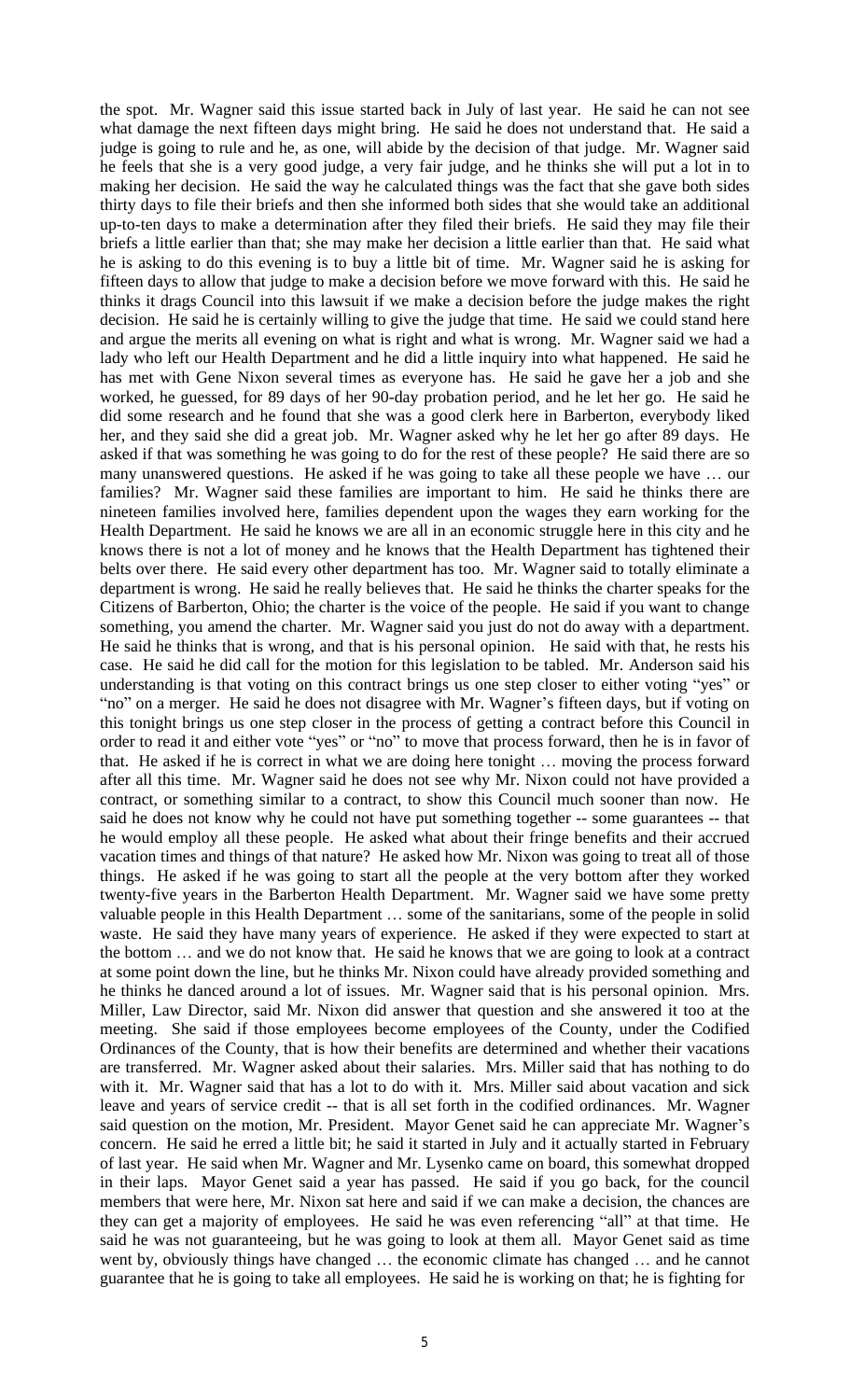all of our employees. He said the fact is that, as Mr. Anderson pointed out, this ordinance tonight is just the first step of a lengthy process. He said it is a ninety-day notification period. Mayor Genet said even if at the end of the day Council decides that they want to keep our own Health Department, this contract that you are voting to terminate needs to be amended; it is outdated. He said Mr. Avant is very accurate; it needs to be taken care of. He said his concerns - - as he has said consistently since last year -- are to provide public health services for the residents of the City of Barberton and employment of the current employees of the Barberton Health District. He said we need to be fiscally responsible to the taxpayers that we represent. Mayor Genet said currently the taxpayers of the City of Barberton are paying three times more than the taxpayers contracted with Summit County. He said these are the things that we need to ask ourselves: If we keep our own Health Department -- you are fighting for those jobs, you save those jobs -- we are probably going to have to lay off others within the City because we can no longer afford it. He said everyone heard Mr. Flickinger state in the Finance Committee Meeting two weeks ago that our bond rating has been affected because we are such a small community and we have our own Health Department. He said this is not saying today that if you vote "yes" on this that we are going with the County; this is the first step in a process. Mayor Genet said, to be honest with you, Mr. Wagner said in fifteen days we were going to have a ruling, but he does not know what he is basing that on. He said even if that is the case, the earliest we would vote on this would be May 10<sup>th</sup> unless you have a special meeting. He said it is another thirty days, on top of ninety … and so it is another 120 days. He said the longer this goes on … . Mayor Genet said everybody at the Finance Committee Meeting saw what our General Fund balance is. He said people say we need to regionalize … the big buzz word … until all of a sudden you make an attempt and it affects somebody. He said then nobody wants to do it; everybody wants to stay status quo. He said if you do not change the input, you are not going to change the output. Mayor Genet said he has said it many, many times, that we need to significantly change the way we operate … moving forward. He said it has been mentioned that he does not have a specific plan on how to do this. He said here is one specific plan. He said he showed the volume of money we can save to do this. He said even that savings is not going to be a full year because if we can implement this by September, that would be a good target date. Mayor Genet said the longer this goes on, the chances of gainful employment for our employees diminish and the city's finances continue to suffer, and then we cannot provide the services that we want -- including public health services. He said he would respectfully ask that this is voted on tonight. He said if it does not pass and it is tabled, he will deal with it. Mayor Genet said he is just saying that we can no longer continue to drag our feet in addressing the financial climate of the city. Mr. Wagner said if this started back in February, he does not see what fifteen days hurts. He said he is sorry. He said speaking of health departments, he has done a little bit of research on health departments and there are several health departments in Ohio that are smaller than Barberton's. Mr. Wagner said he knows that we have all been faced with economic crises … everyone has … but there are other things to consider here. He said he thinks that fifteen days is not asking too much to allow a judge to rule on this. He said we should not put the cart before the horse. Mr. Lysenko said he agrees with Mr. Wagner and he respects all of the other opinions of this Council, including the Mayor's work. He said he knows he is trying to save money in this horrible financial situation, but before making certain changes, he thinks the Charter should govern all of this. He said the Charter says: **The Board shall make all necessary rules and regulations for safeguarding public health** … Mr. Lysenko said this is the clincher … **and shall enforce all health and sanitary regulations.** He said he feels bound by this Charter until it is changed. He said if this is just the first step in the process to terminate the contract, he does not see what would be gained by doing it when there is litigation pending which could go on for a lot longer than the fifteen days. Mr. Wagner said if there are appeals it could. Mr. Lysenko said he is looking at the Charter and he thinks it should be submitted to the voters if it is going to be deviated from at all. He said everyone has the right idea here to save money and keep services, but that is how he feels about it and he hopes everyone will respect that. Mr. Anderson asked Mr. Wagner if, in fifteen days, the judge does nothing, will he move this forward? He said he would like a "yes" or "no." Mr. Wagner said he can only tell everyone what the judge said. He said the judge gave both sides thirty days. He said you got the same piece of paper that he did. He said he got his calendar out and the thirty days, plus the ten days she wanted after that to make her decision, places it at the 27<sup>th</sup> of April, which is a day after our next Regular Meeting. Mr. Anderson said he would re-state his question, "Will you move it forward after the fifteen days or will you hold it up until after there is a ruling?" Mr. Wagner said he can not answer that at this point. President Maurer asked if there were any other comments? There were none. President Maurer said it was moved by Mr. Wagner, seconded by Mr. Soyars, to table Ordinance No. 30-2010 for fifteen days. Mr. Megyes, Mr. Wagner, Mr. Soyars, Mr. Lysenko, and Mr.